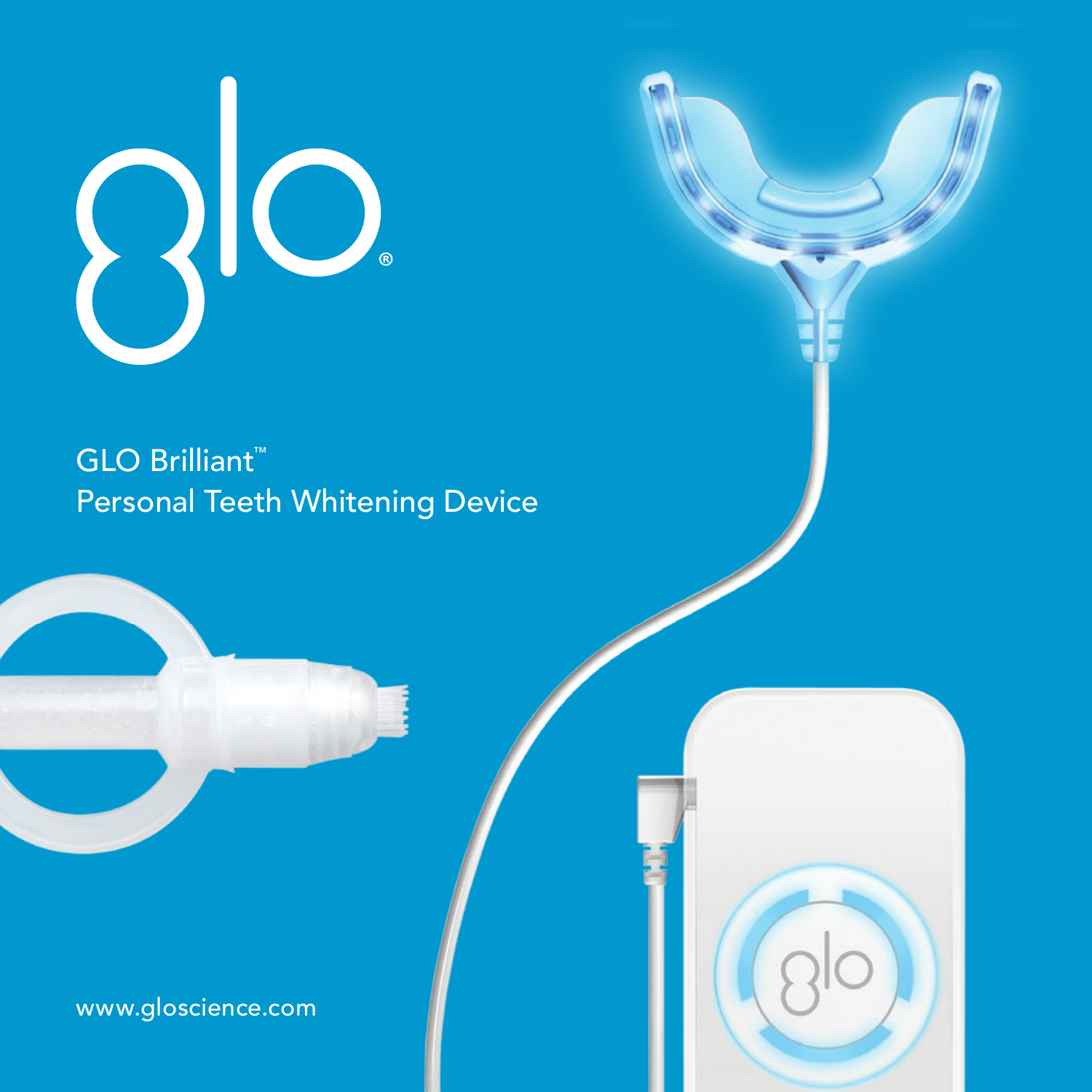# We're GLO Science<sup>™</sup>

GLO Science brings together breakthrough science and intuitive design in beauty and oral care. Committed to bringing groundbreaking innovations in teeth whitening and oral care to consumers at home.

Invented by Dr. Jonathan B. Levine, visionary product inventor, oral health expert and NYC aesthetic dentist, your GLO Brilliant™ Device is guaranteed to get your smile white.

It's time to smile, put it on, press power and GLO!

# What's inside

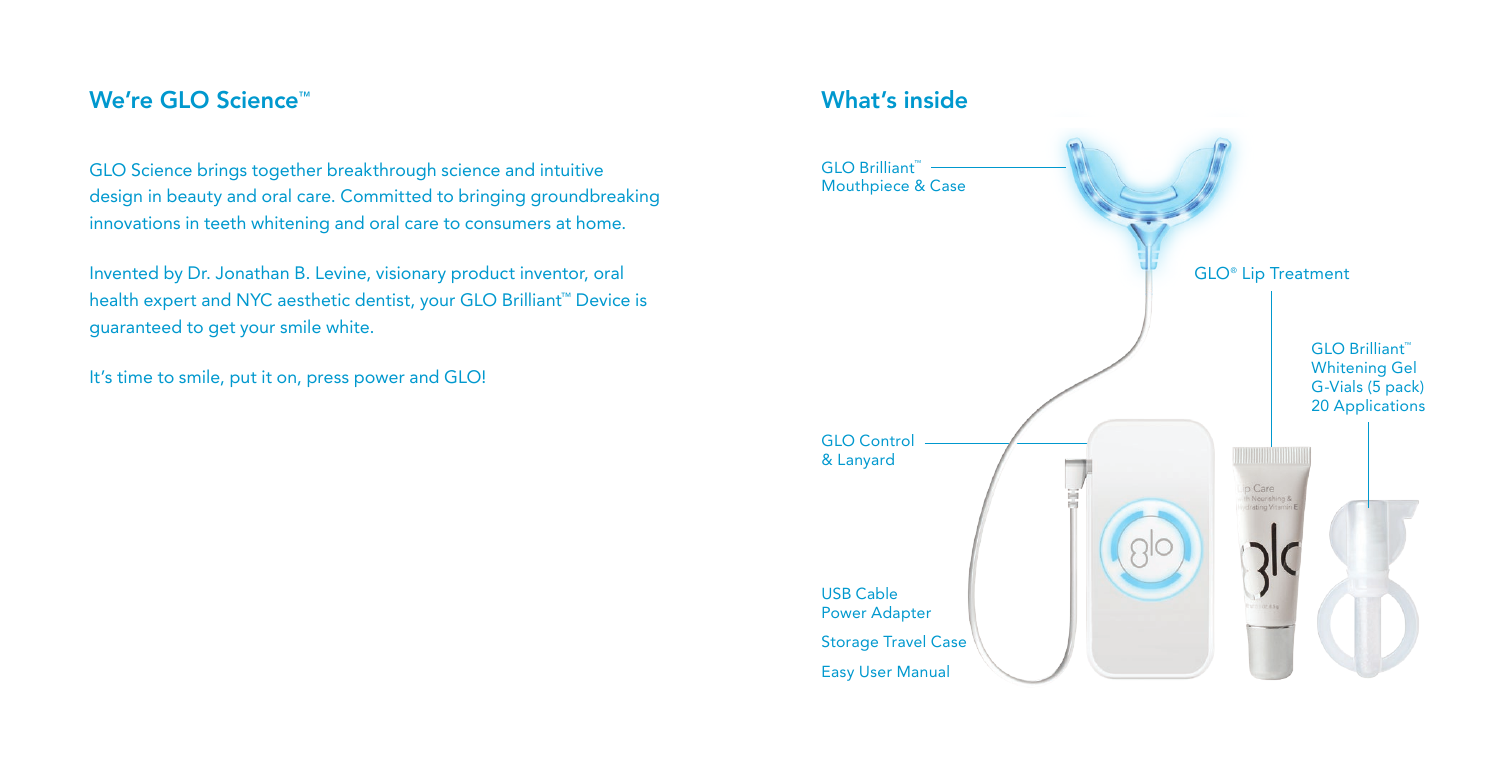# Quick Start to GLO Brilliant™ Whitening



## Get Ready to GLO®

Start with a fully-charged control and place it around your neck. Remove mouthpiece from case and firmly attach it into the side of the control.



## 1 Apply Lip Treatment & Open G-Vial

Start with a fully-charged control and place it around your neck. Remove mouthpiece from case and firmly attach it into the side of the control.

## 2 Apply Whitening Gel

In a circular motion apply a thin layer of gel to the top and bottom teeth, fronts only. Gel will foam. Tip: Use one G-Vial for up to four whitening applications

in the session. Apply GLO Lip Treatment before each application.

## 3 Press GLO & Whiten

Press the GLO button on the control, and your mouthpiece lights up a brilliant blue. Place mouthpiece in your mouth. The device gently warms up with each application. After eight minutes, your device will blink and automatically shuts off. Tip: It is ok to swallow – the gel stays on your teeth. Repeat for a total of four back-to-back applications

# How to GLO®

You are now hands-free and have eight minutes to multitask. Apply a facial mask, answer emails, pack a lunch!

After each 8-minute application, spit out excess saliva – no need to rinse your mouth. Rinse mouthpiece in warm water and begin your next application. Repeat for a total of four back-to-back applications using one G-Vial – it's just 32 minutes to GLO and a more brilliant smile!

When complete, rinse mouthpiece and place back in its case. Whiten for five consecutive days, and depending on starting shade, you can whiten up to 10 days in a row. Your GLO Device will keep your smile white all year long. Purchase extra G-Vials to keep your GLO.

Get ready to smile more – it's never been easier!

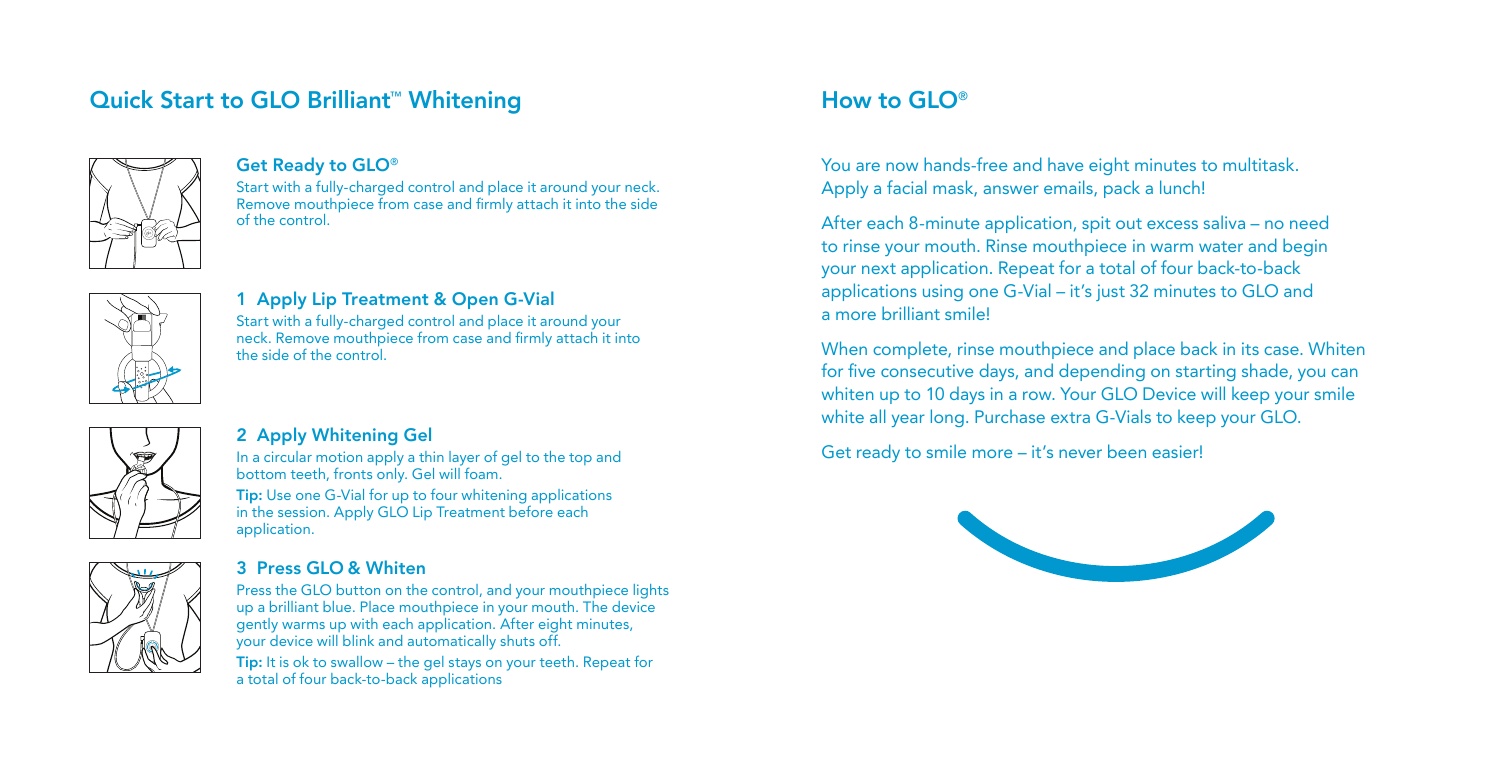# Charging your GLO Brilliant™ Device How to use How to use

It takes just 4 hours to fully charge.

- Attach small end of USB into the bottom of your control and connect the other end into the power adapter. Plug power adapter into electric outlet.
- Device blinks a brilliant blue when charging. Charge is complete when all three bands are solid and no longer blinking.
- When device is fully charged, remove GLO® Control from power cord. Lights will automatically turn off. You are now ready to GLO!



Tip: Your GLO Control will only turn on when charged, connected to the mouthpiece, and the GLO button is pressed. Traveling and on the go? Charge your device on your computer.

Please register your device once opened. Visit gloscience.com/registration

## To start Gloing and Whitening

- One whitening session consists of four, 8-minute back-to-back applications. A total of 32 minutes per day.
- Use one G-Vial per session. Each G-Vial contains enough gel for up to four, 8-minute applications.
- Use GLO® for five consecutive days. Results will vary depending on your starting shade and genetics. You can whiten up to 10 days if needed.

## For optimal results:

- Brush teeth before you use GLO Brilliant™.
- Whiten for five consecutive days. For optimal results, do not skip days in between whitening.
- Avoid food or drinks that would stain a white shirt! Use Everyday GLO pen to keep stains from setting.

## Keep your smile white and bright

• You own your GLO Device now, and can keep your smile white all year long. Touch up with one G-Vial (up to four applications) per month or as needed.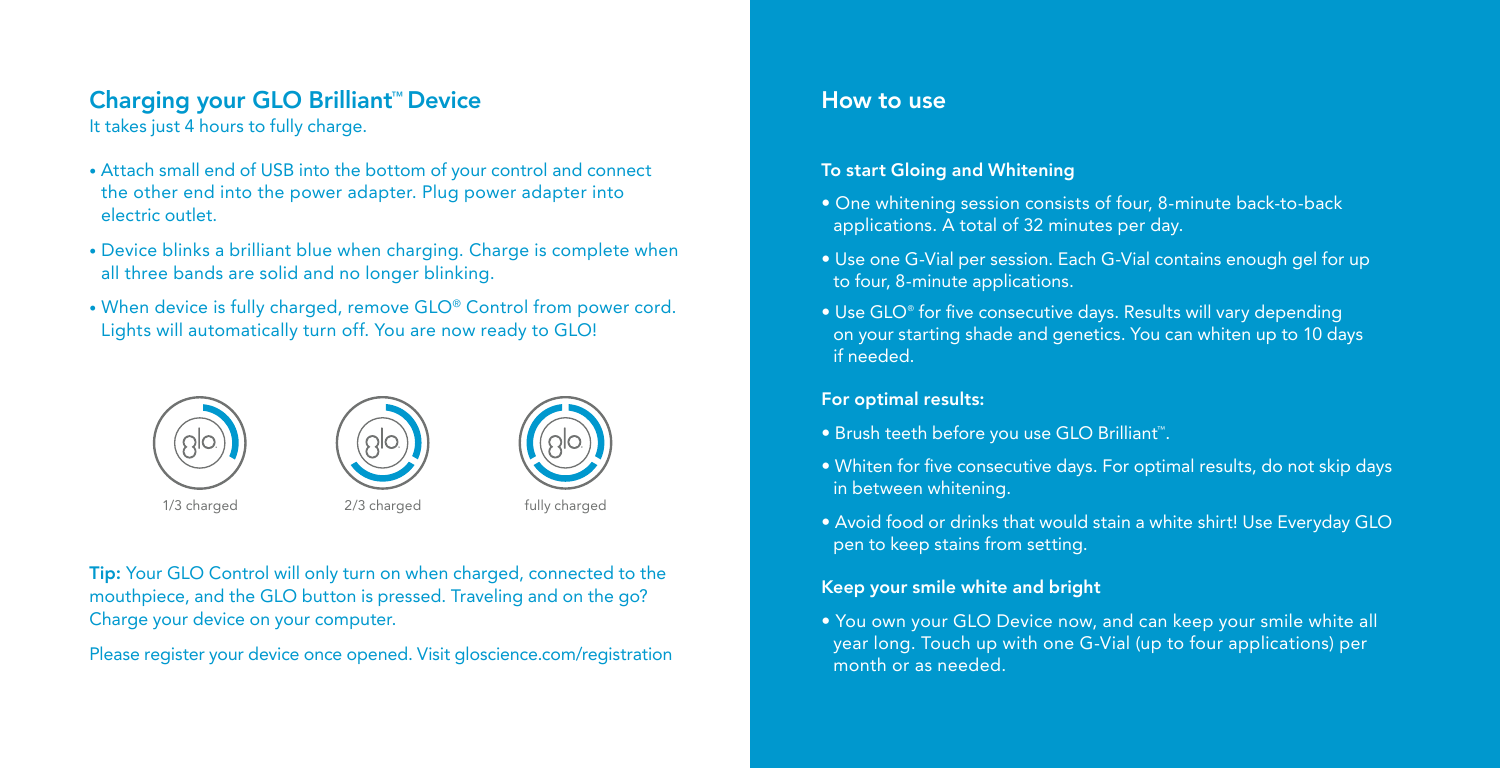The patented GLO Brilliant device uses GLO (Guided Light Optic) technology, combining elements of heat and light built into a closed system mouthpiece that accelerates the whitening process by accelerating the breakdown of hydrogen peroxide. The mouthpiece is a universal size that whitens the top and bottom teeth at the same time.

Smiles just got smart!



## Tip: Share GLO with the family

Simply purchase an additional mouthpiece for each person and you can share the same GLO Control.

# GLO Brilliant™ Whitening Mouthpiece GLO Brilliant™ Whitening Gels (G-Vials)

Our unique GLO BrilliantG-Vial is designed to be used with the GLO Brilliant Device.

The G-Vial contains a highly viscous formula that stays in place when applied to your teeth. The unique brush tip targets teeth by avoiding gums and soft tissue. The G-Vial is hermetically sealed to keep the formula fresh until opened.

Each G-Vial can be used for up to four applications. Use one G-Vial for each day that you whiten, completing four consecutive, 8-minute applications. Your set of five G-Vials is good for up to 20 complete applications.

Tip: Be prepared Purchase an extra set of G-Vials and use to keep your smile white all year long.

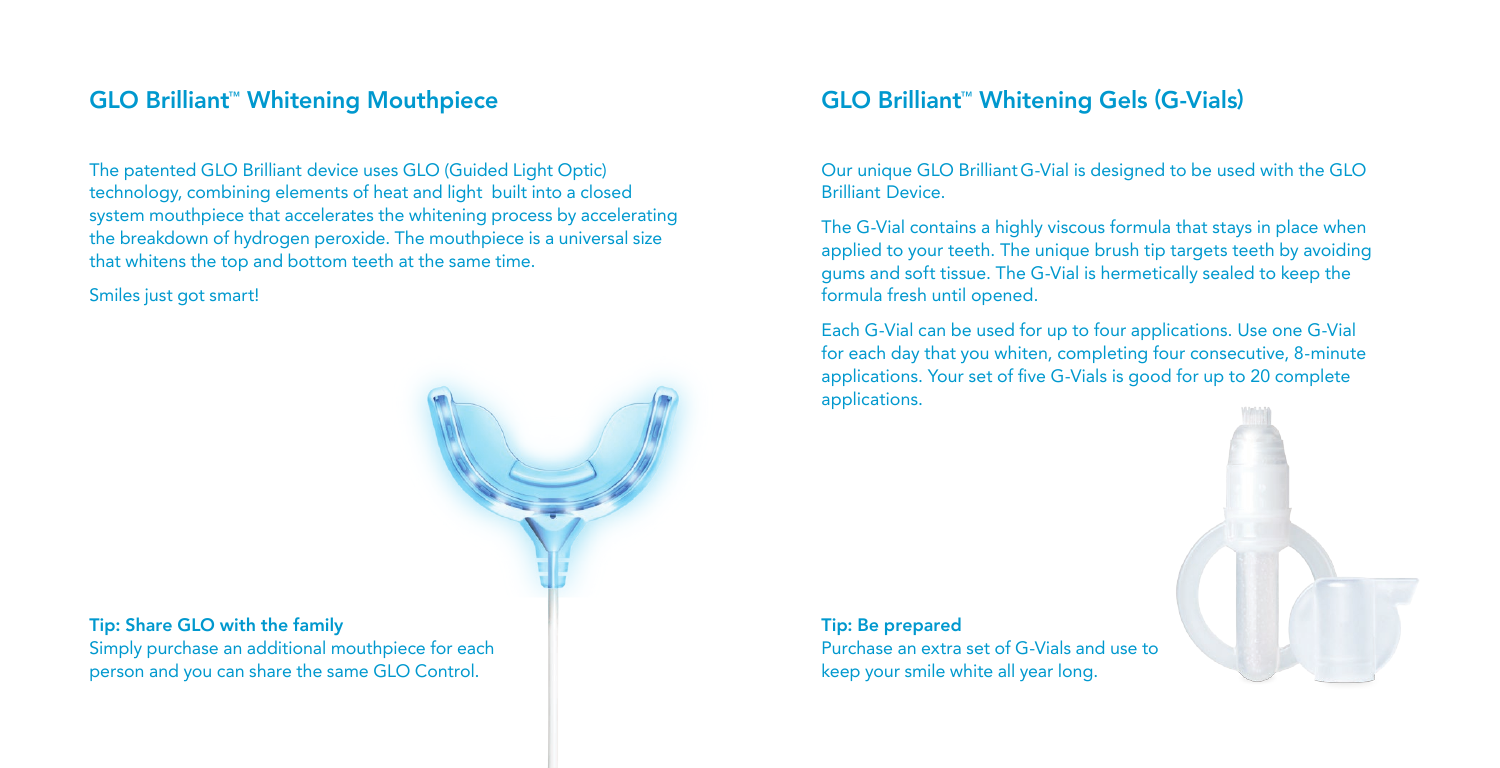# GLO® Tips & FAQs from Dr. Levine

#### GENERAL WHITENING TIPS:

#### WHO CAN USE:

### Do I brush my teeth before I GLO?

Yes, it is recommended that you brush your teeth before using GLO.

#### How white can I get my smile?

The average shade change among participants after 5 days of use was 5 shades on the upper teeth and 4.8 shades on the lower teeth.

#### Will the brightness and speed of everyone's results be the same?

Everyone's teeth are unique and has their own shade of white, the GLO experience will be different for everyone so take the time treat your smile individually!

Will my teeth look too white and unnatural? No. The good news is you control the shade of white and will get the ideal shade just for you.

#### Do I need to apply the GLO Lip Treatment before each application?

Yes, Dr. Levine recommends it, as it will help keep your lips moist

#### Can I use GLO Brilliant with braces? No, but you can start as soon as they come off. In the meantime, you can try our other GLO products like Everyday GLO and Whitening Toothpaste.

What causes tooth staining and discoloration?

The most common reasons for dental discoloration could be genetics, aging, medications, colored drinks such as coffee, wine, cola and tea or illness.

### Can a teenager use the GLO Brilliant™ Device?

Yes. For teenagers, age 13 to 16, complete only two 8-minute applications per day for a maximum of five days. Maintain with one 8-minute application per month. Teens 17 and older should follow adult instructions.

#### How do I find a GLO Science™ Professional Dental Practice?

Visit glosciencepro.com and find a GLO Doctor near you.

#### ORAL CARE TIPS:

1. Have a professional cleaning 3x a year

- 2. Brush 2x a day, for two minutes
- 3. Use a soft-bristle brush. Hold the toothbrush at 45-degree angle to the gum and brush in a circular motion
- 4. Floss every day
- 5. Brush and scrape your tongue frequently
- 6. Use alcohol-free mouthwash 1x a day
- 7. Drink water frequently to wash away leftover food from the teeth and tissues. Water also helps prevent dry mouth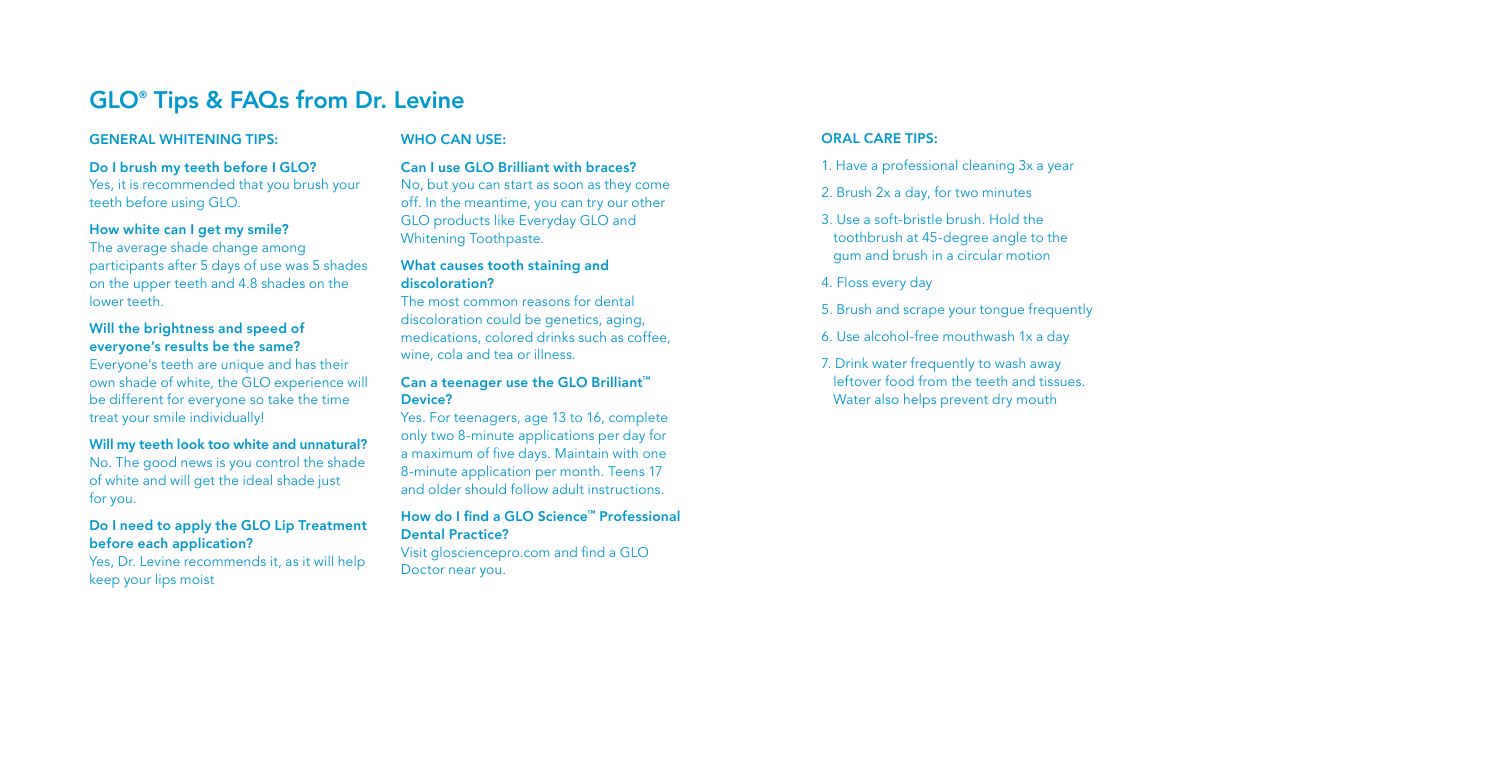# GLO ® Tips & FAQs from Dr. Levine

### WHITENING GEL & G-VIAL TIPS.

### MOUTHPIECE & CONTROL TIPS:

Can I reuse an opened G-Vial whitener? Yes, each G-Vial contains enough whitening gel for four separate sessions. The gel remains active up to seven days with the cap closed in the refrigerator.

Where is it best to store my extra G-Vials? It is best to keep them in a cool dry place.

#### Is it OK to swallow the gel while whitening?

Yes, the gel is okay if swallowed.

## What do I do if I experience sensitivity?

Be sure to apply GLO Lip Treatment generously to the inside and outside of gums and reapply in between applications. If sensitivity persists, visit your dental professional for a check-up as it could indicate periodontal problems.

#### Can I use other whitening gels with the GLO Brilliant ™ Device?

No, our G-Vials are specifically formulated and tested to work ONLY when used with GLOcomponents. Other gels & products may cause sensitivity and unknown/ untested results .

Will the light from the GLO Brilliant Mouthpiece or GLO Control affect my skin? No, there is no UV light. It is white light from LEDs.

How long will my control battery last if fully charged?

1 band of light = one application 2 bands lit = three applications 3 bands lit = up to nine applications

What do I do if I need to pause my session? First press the GLO button to turn off. Do not unplug mouthpiece while the control is lit.

Can I whiten while charging the control? No. For your safety, the GLO Control will not turn on while charging.

#### What do I do if my mouthpiece won't light up?

Your control will ONLY work, when the mouthpiece is attached, check to be sure the cord is securely plugged into your charged GLO Control.

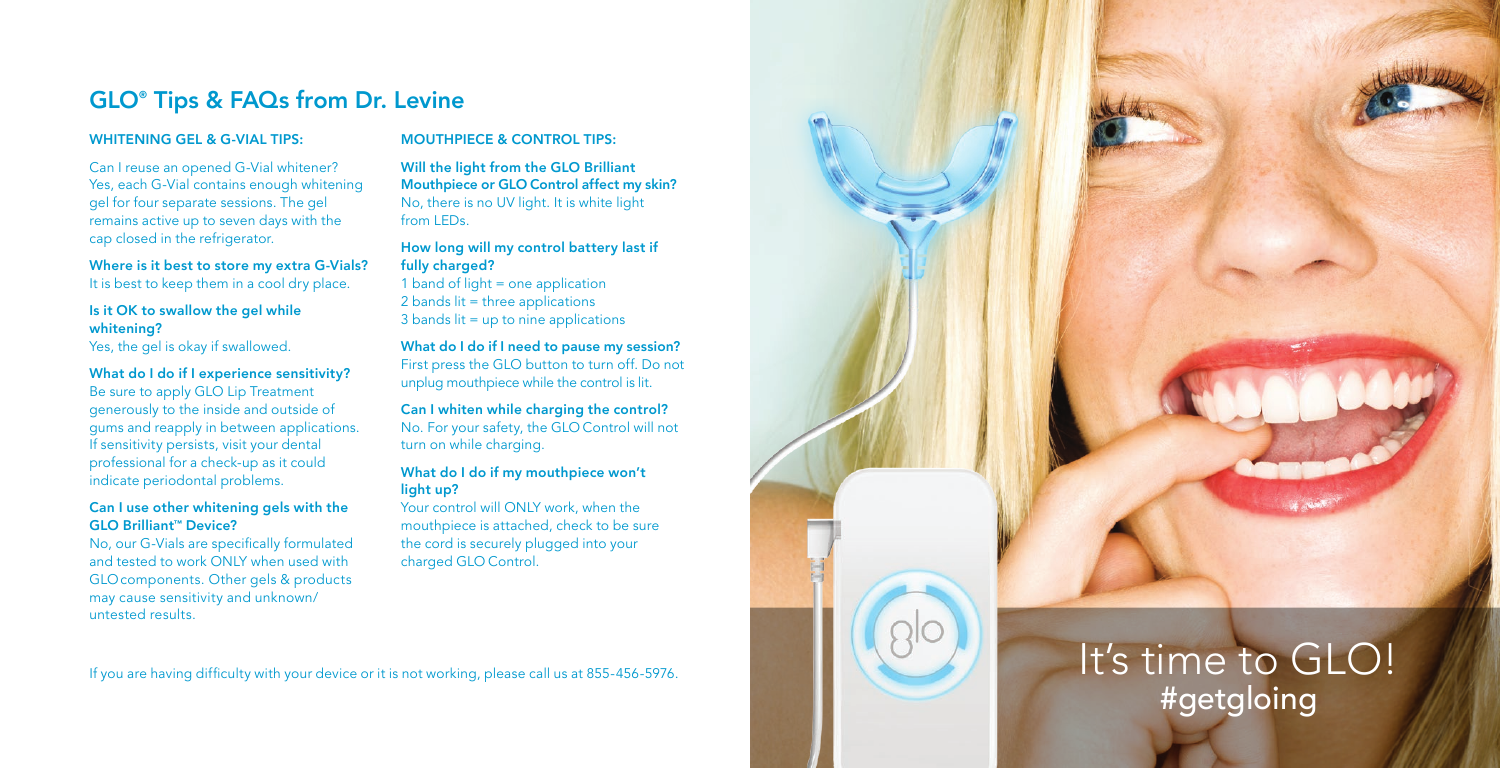# GLO® One Year Limited Warranty

GLO Science™ LLC commits to the original retail purchaser that we will replace your GLO Brilliant™ Personal Teeth Whitening Device and/ or components within one year from the date of purchase, for any manufacturing defect in the GLO Brilliant Personal Teeth Whitening Device or components. (Components include: the GLO Mouthpiece and Case, GLO Control, GLO Dock, Lanyard and USB/Power Adapter, GLO Brilliant Whitening Gels and GLO Lip Care).

If the product you have shipped back is a model no longer being made and is unavailable at that time, we will happily replace the product with the most recent model.

To process a return, please call 855-GLO-5976 (855-456-5976). We will provide you with a valid Return Authorization Number, which must be accompanied with your return together with a valid itemized receipt for the returned goods. To ship back your Device, for your convenience, we will provide you with a UPS prepaid postage label mailed directly to you for the return of your product. If you choose to return your Device or components and not use the UPS label we provide, we will not be responsible for the product being lost or damaged.

#### Our GLO Limited Warranty does not cover any of the following

- Defects, damage or other conditions caused, in whole or in part, by misuse, abuse, neglect, negligence, alteration, accident, freight damage, improper repair, improper maintenance, improper, abnormal or excessive use and/ or failure to obtain a replacement in a timely manner, as prescribed by GLO Science LLC.
- Defects or damages that are a result of an act of nature (such as a flood or earthquake) or acts of war or terrorism.
- Damage resulting from improper use of parts or accessories that are not compatible with GLO Brilliant Personal Teeth Whitening System and/or components, including but not limited to the breakage or fracture of the GLO Brilliant Personal Teeth Whitening System and/or components by any reason other than by manufacturing defect.
- Ordinary wear and tear on GLO Brilliant Personal Teeth Whitening Device and/or components.
- Defects or damages as a result of any modification of GLO Brilliant Personal Teeth Whitening Device and/or components.
- Cosmetic damage, including scratches or dents.
- Accessories or parts that are not those of GLO Science.
- Products purchased, new or used, from unauthorized distributors or through unauthorized distribution channels.
- Damage resulting from use of GLO Brilliant Personal Teeth Whitening Device with a voltage source, other than the voltage source supplied with the GLO Brilliant Personal Teeth Whitening Device.
- GLO Science's only obligation under this warranty is the replacement of defective material that comprises the GLO Brilliant Mouthpiece and the GLO Brilliant Personal Teeth Whitening Device. GLO Science shall not be liable and hereby disclaims any direct, special, indirect, incidental, exemplary or consequential damages or delays or losses under any other legal theory, including but not limited to, loss of use, loss of revenue, or loss of profits.

#### Warranty Disclaimer

This warranty is GLO Science's only warranty and is in lieu of all other warranties, express or implied. GLO Science makes no implied warranties of any kind, including any implied warranties or merchantability or fitness for a particular purpose.

All of us at GLO Science are committed to making your GLO experience as positive as it can be. Simply contact us anytime at 855-GLO-5976 (855-456-5976) and we will be happy to assist you. Visit www.gloscience.com for news and updates on GLO Science.

GLO Brilliant Whitening Gels (G-Vials) Net wt 5 x 2.2 ml, 5 x 0.08 oz

Ingredients: Hydrogen Peroxide, Distilled Water, Polyethylene Glycol 400, Glycerin, Triethanolamine, Sodium Saccharin, Versene EDTA, Carbopol, Flavor.

#### Warnings<sup>\*</sup>

- If irritation (such as redness, swelling, soreness) of the gums or the mouth occurs. discontinue use and consult a dentist.
- Products containing peroxides are not recommended for use by children under 12 years of age.
- Use for periods of longer than 14 days is to be only under the supervision of a dentist.
- Avoid contact of the product with the eye.
- Avoid direct contact of the active surface of the tooth whitening product with the gums and/or salivary flow.

#### GLO® Lip Treatment Net wt .30 oz, 8.50 g

Ingredients: Ricinus Communis (Castor) Seed Oil, Beeswax/Cire d'abeille, Mentha Piperita (peppermint) leaf, Stearalkonium Hectorite, Butyrospermum Parkii (Shea) Butter\*, Vanilla Planifolia Fruit extract, Menthol, Alcohol, Aloe Barbadensis Leaf Juice\*, Copernicia Cerifera (Carnauba) Wax, Tocopherol, Ammonium Glycyrrhizate, Ubiquinone. \*Organic.

Cautions: Consult with a dental professional before use if you have untreated dental cavities or any form of gum disease. If gum irritation occurs, stop using the product and contact your dental professional. Avoid getting the gel on fabric or clothing as it may lead to discoloration.